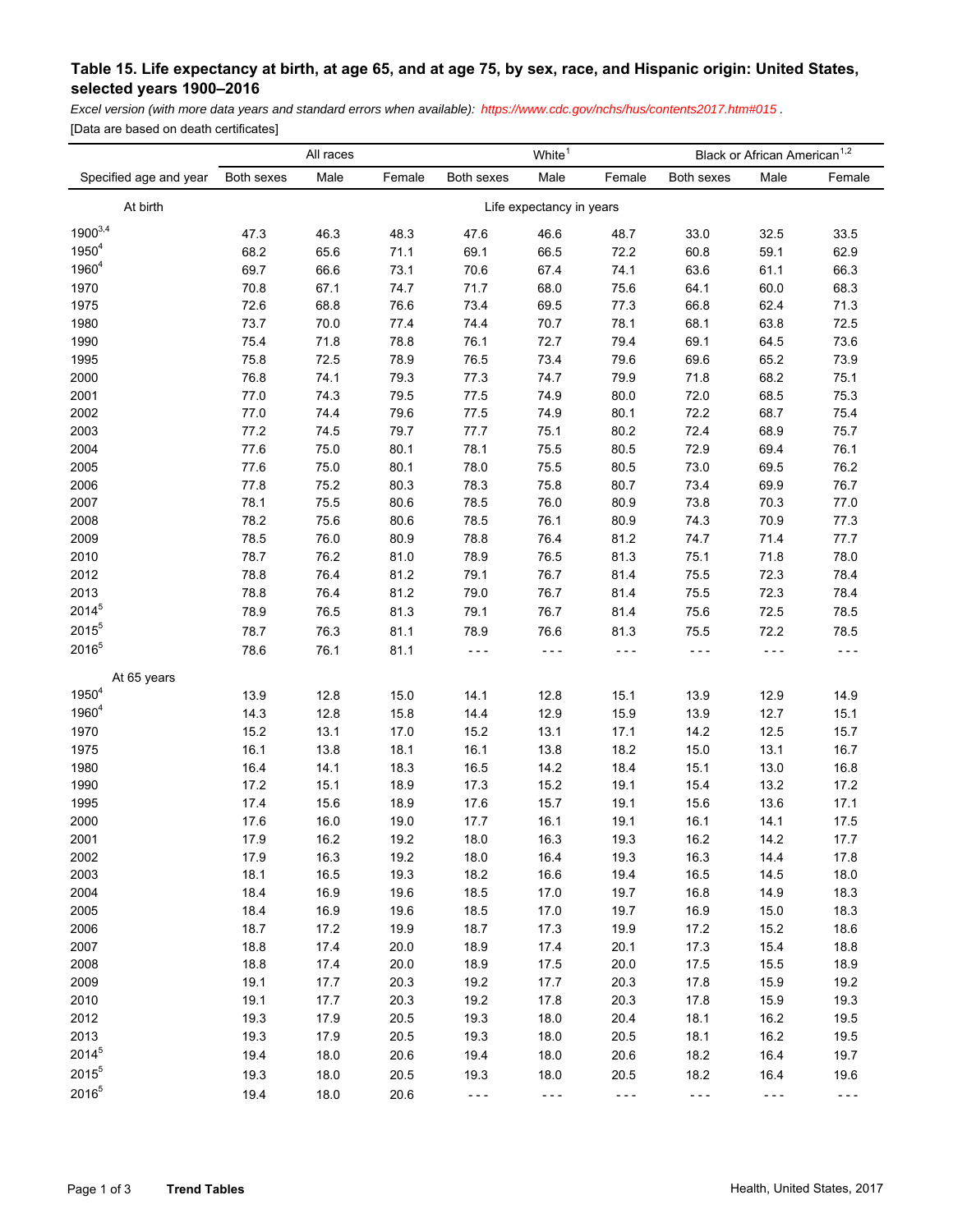## **Table 15. Life expectancy at birth, at age 65, and at age 75, by sex, race, and Hispanic origin: United States, selected years 1900–2016**

*Excel version (with more data years and standard errors when available): <https://www.cdc.gov/nchs/hus/contents2017.htm#015>.* 

[Data are based on death certificates]

|                        | All races                |      |        | White <sup>1</sup> |      |        | Black or African American <sup>1,2</sup> |      |        |
|------------------------|--------------------------|------|--------|--------------------|------|--------|------------------------------------------|------|--------|
| Specified age and year | Both sexes               | Male | Female | Both sexes         | Male | Female | Both sexes                               | Male | Female |
| At 75 years            | Life expectancy in years |      |        |                    |      |        |                                          |      |        |
| 1980                   | 10.4                     | 8.8  | 11.5   | 10.4               | 8.8  | 11.5   | 9.7                                      | 8.3  | 10.7   |
| 1990                   | 10.9                     | 9.4  | 12.0   | 11.0               | 9.4  | 12.0   | 10.2                                     | 8.6  | 11.2   |
| 1995                   | 11.0                     | 9.7  | 11.9   | 11.1               | 9.7  | 12.0   | 10.2                                     | 8.8  | 11.1   |
| 2000                   | 11.0                     | 9.8  | 11.8   | 11.0               | 9.8  | 11.9   | 10.4                                     | 9.0  | 11.3   |
| 2001                   | 11.2                     | 9.9  | 12.0   | 11.2               | 10.0 | 12.1   | 10.5                                     | 9.0  | 11.5   |
| 2002                   | 11.2                     | 10.0 | 12.0   | 11.2               | 10.0 | 12.1   | 10.5                                     | 9.1  | 11.5   |
| 2003                   | 11.3                     | 10.1 | 12.1   | 11.3               | 10.2 | 12.1   | 10.7                                     | 9.2  | 11.6   |
| 2004                   | 11.5                     | 10.4 | 12.4   | 11.6               | 10.4 | 12.4   | 10.9                                     | 9.4  | 11.8   |
| 2005                   | 11.5                     | 10.4 | 12.3   | 11.5               | 10.4 | 12.3   | 10.9                                     | 9.4  | 11.7   |
| 2006                   | 11.7                     | 10.6 | 12.5   | 11.7               | 10.6 | 12.5   | 11.1                                     | 9.6  | 12.0   |
| 2007                   | 11.9                     | 10.7 | 12.6   | 11.9               | 10.8 | 12.6   | 11.2                                     | 9.8  | 12.1   |
| 2008                   | 11.8                     | 10.7 | 12.6   | 11.8               | 10.7 | 12.6   | 11.3                                     | 9.8  | 12.2   |
| 2009                   | 12.1                     | 11.0 | 12.9   | 12.1               | 11.0 | 12.9   | 11.6                                     | 10.2 | 12.5   |
| 2010                   | 12.1                     | 11.0 | 12.9   | 12.1               | 11.0 | 12.8   | 11.6                                     | 10.2 | 12.5   |
| 2012                   | 12.2                     | 11.2 | 12.9   | 12.1               | 11.1 | 12.9   | 11.8                                     | 10.4 | 12.7   |
| 2013                   | 12.2                     | 11.2 | 12.9   | 12.1               | 11.1 | 12.9   | 11.8                                     | 10.4 | 12.7   |
| $2014^{5}$             | 12.3                     | 11.2 | 13.1   | 12.2               | 11.2 | 13.0   | 11.9                                     | 10.6 | 12.8   |
| 2015 <sup>5</sup>      | 12.2                     | 11.2 | 13.0   | 12.1               | 11.2 | 12.9   | 11.9                                     | 10.6 | 12.7   |
| $2016^{5}$             | 12.2                     | 11.3 | 13.0   | - - -              |      |        |                                          |      | ---    |

| Specified age and year | White, not Hispanic      |      |        | Black, not Hispanic |      |        | Hispanic <sup>6</sup> |      |        |
|------------------------|--------------------------|------|--------|---------------------|------|--------|-----------------------|------|--------|
|                        | Both sexes               | Male | Female | Both sexes          | Male | Female | Both sexes            | Male | Female |
| At birth               | Life expectancy in years |      |        |                     |      |        |                       |      |        |
| 2006                   | 78.2                     | 75.7 | 80.6   | 73.1                | 69.5 | 76.4   | 80.3                  | 77.5 | 82.9   |
| 2007                   | 78.4                     | 75.9 | 80.8   | 73.5                | 69.9 | 76.7   | 80.7                  | 77.8 | 83.2   |
| 2008                   | 78.4                     | 76.0 | 80.7   | 73.9                | 70.5 | 77.0   | 80.8                  | 78.0 | 83.3   |
| 2009                   | 78.7                     | 76.3 | 81.0   | 74.4                | 71.0 | 77.4   | 81.1                  | 78.4 | 83.5   |
| 2010                   | 78.8                     | 76.4 | 81.1   | 74.7                | 71.5 | 77.7   | 81.7                  | 78.8 | 84.3   |
| 2012                   | 78.9                     | 76.5 | 81.2   | 75.1                | 71.9 | 78.1   | 81.9                  | 79.3 | 84.3   |
| $2013^7$               | 78.8                     | 76.5 | 81.2   | 75.1                | 71.9 | 78.1   | 81.9                  | 79.2 | 84.2   |
| $2014^{5,7}$           | 78.8                     | 76.5 | 81.2   | 75.3                | 72.2 | 78.2   | 82.1                  | 79.4 | 84.5   |
| $2015^{5,7}$           | 78.7                     | 76.3 | 81.0   | 75.1                | 71.9 | 78.1   | 81.9                  | 79.3 | 84.3   |
| $2016^{5,7}$           | 78.5                     | 76.1 | 81.0   | 74.8                | 71.5 | 77.9   | 81.8                  | 79.1 | 84.2   |
| At 65 years            |                          |      |        |                     |      |        |                       |      |        |
| 2006                   | 18.7                     | 17.2 | 19.9   | 17.1                | 15.1 | 18.5   | 20.2                  | 18.5 | 21.5   |
| 2007                   | 18.8                     | 17.4 | 20.0   | 17.2                | 15.3 | 18.7   | 20.5                  | 18.7 | 21.7   |
| 2008                   | 18.8                     | 17.4 | 20.0   | 17.4                | 15.4 | 18.8   | 20.4                  | 18.7 | 21.6   |
| 2009                   | 19.1                     | 17.7 | 20.3   | 17.7                | 15.8 | 19.1   | 20.7                  | 19.0 | 21.9   |
| 2010                   | 19.1                     | 17.7 | 20.3   | 17.7                | 15.8 | 19.1   | 21.2                  | 19.2 | 22.6   |
| 2012                   | 19.3                     | 17.9 | 20.4   | 18.0                | 16.1 | 19.4   | 21.0                  | 19.5 | 22.1   |
| $2013^7$               | 19.3                     | 17.9 | 20.4   | 18.0                | 16.1 | 19.4   | 21.3                  | 19.5 | 22.5   |
| $2014^{5,7}$           | 19.3                     | 18.0 | 20.5   | 18.1                | 16.3 | 19.5   | 21.5                  | 19.7 | 22.8   |
| $2015^{5,7}$           | 19.3                     | 18.0 | 20.4   | 18.1                | 16.2 | 19.5   | 21.4                  | 19.7 | 22.6   |
| $2016^{5,7}$           | 19.3                     | 18.0 | 20.5   | 18.0                | 16.2 | 19.5   | 21.4                  | 19.7 | 22.7   |